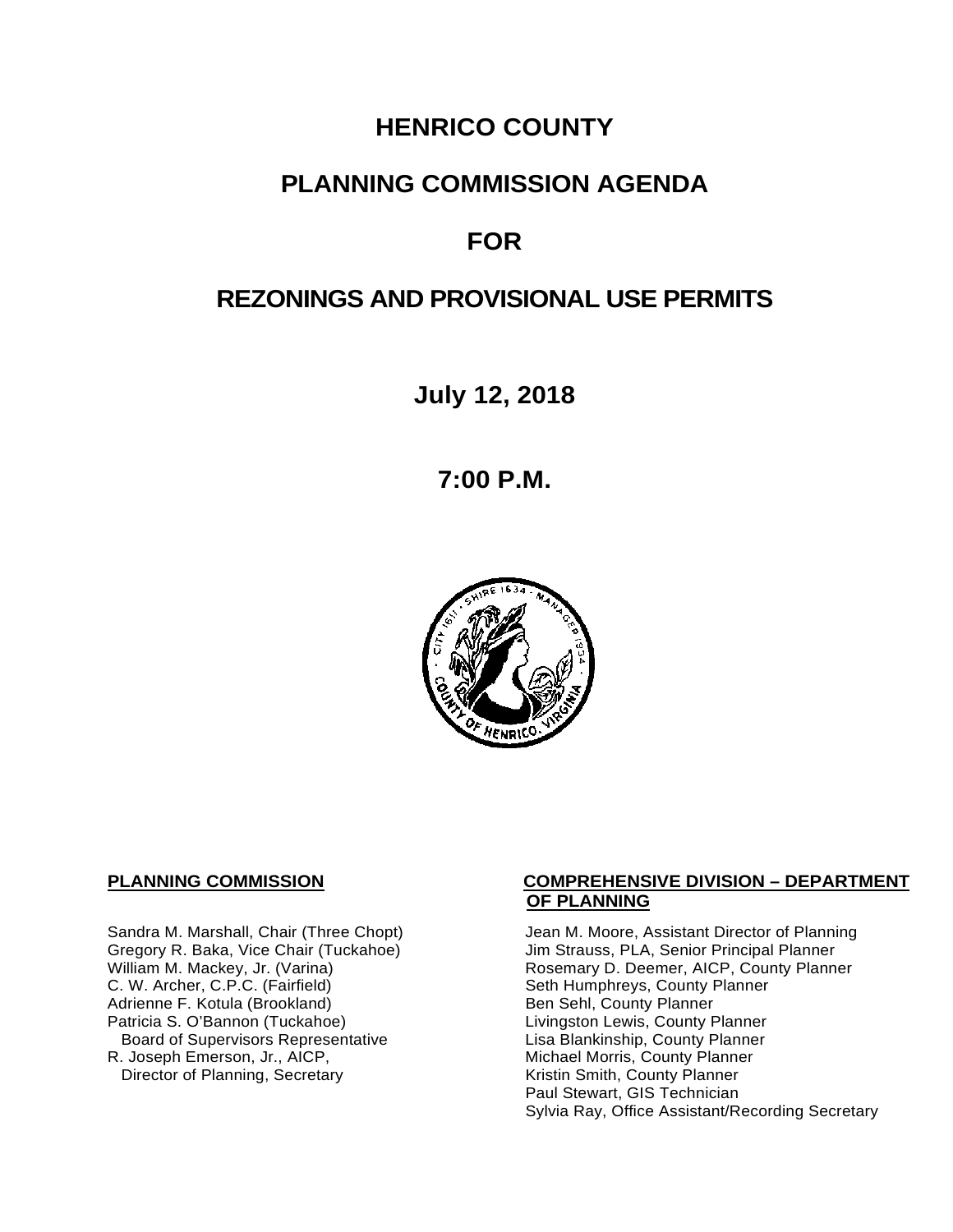#### **PLANNING COMMISSION REZONING MEETING FINAL AGENDA JULY 12, 2018**

#### **BEGINNING AT 5:15 P.M.**

**DINNER AND WORK SESSION:** The Planning Commission will have dinner and a work session in the County Manager's Conference Room to discuss the zoning ordinance amendment regarding Allowing a New Circumstance for Granting a Variance and the Route 5 Corridor Study.

**BEGINNING AT 7:00 P.M.**

**WELCOME:**

**PLEDGE OF ALLEGIANCE:**

**RECOGNITION OF NEWS MEDIA:**

**CALL TO ORDER:**

**REQUESTS FOR WITHDRAWALS AND DEFERRALS: (0); (6)**

**REQUESTS FOR EXPEDITED ITEMS: (0)**

**CASES TO BE HEARD: (2)**

**ORDINANCE –** To Amend and Reordain Section 24-3 Titled "Definitions," Section 24-12 Titled "Conditional uses permitted by special exception," Section 24-13 Titled "Accessory uses permitted," Section 24-13.01 Titled "Development standards and conditions for permitted uses," Section 24-28 Titled "Principal uses permitted," Section 24-29 Titled "Conditional uses permitted by special exception," Section 24-36 Titled "Conditional uses permitted by special exception," Section 24-94 Titled "Table of regulations," and Section 24-121 Titled "Conditional zoning or zone approval" of the Code of the County of Henrico, and to add a new Section 24-32.2 Titled "Conditional uses permitted by special exception," and Section 24-38.1 Titled "Conditional uses permitted by special exception." This ordinance allows for short-term rentals of real estate for periods of fewer than 30 consecutive days. Specifically, this ordinance allows hosted short-term rentals by right in detached, single-family dwelling residential districts up to 30 days in a calendar year. For all other short-term rentals in residential districts, this ordinance requires the operator of the rental to obtain a conditional use permit. All short-term rentals would be subject to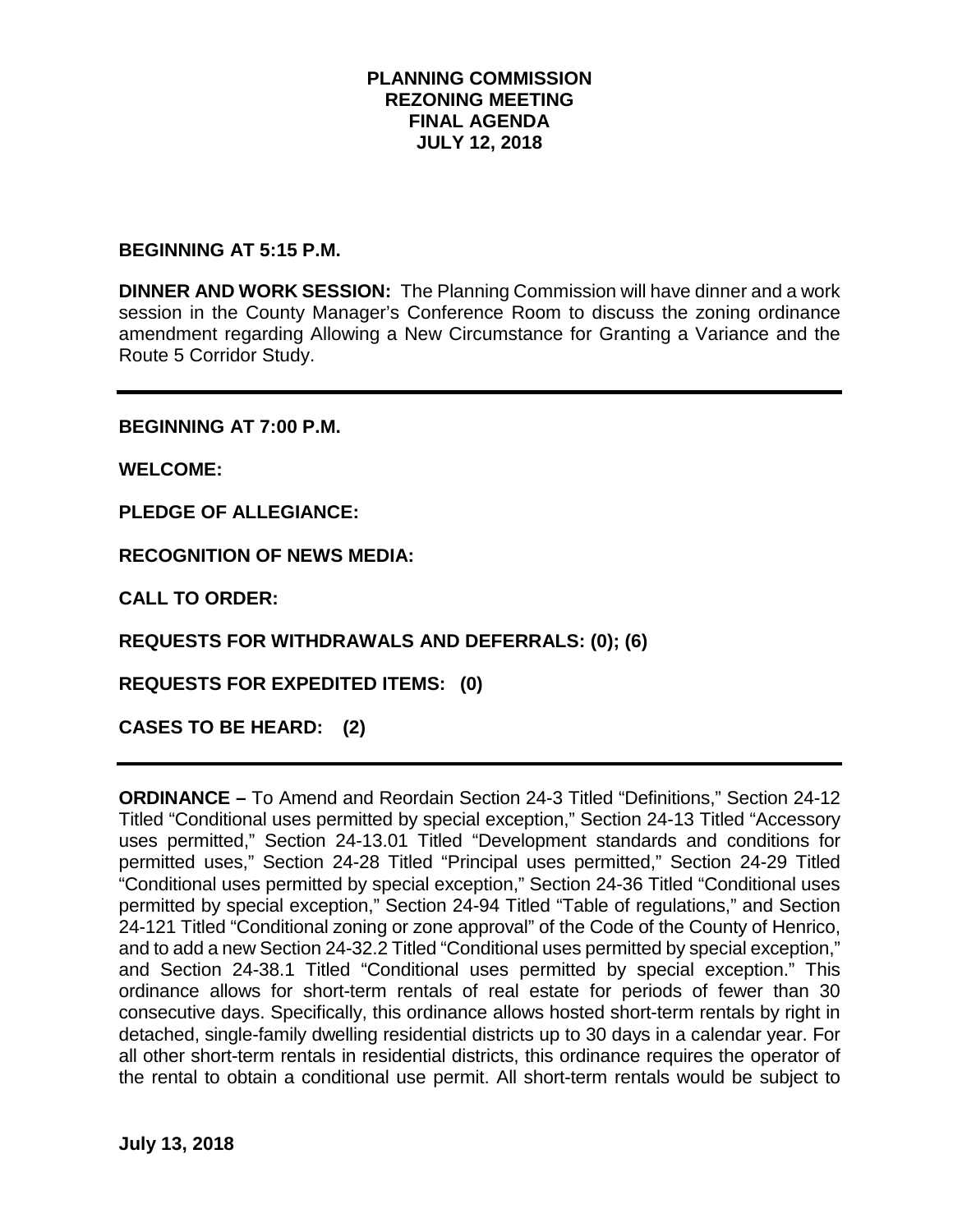regulations limiting rentals to the operator's primary residence and limiting the use of guesthouses, the number of short-term renters and pets, and the length of rentals. The ordinance would also require the provision of life-safety equipment consistent with the building code, prohibit rentals to minors and double-booking, require the posting of certain information within the rental, and require the designation of responsible persons to respond to complaints. Finally, the ordinance adds and revises definitions related to the rental of real estate. **Staff – Miguel Madrigal (Staff Requests Deferral to the October 11, 2018 Meeting)**

**Deferred to the October 11, 2018 Meeting**

#### **FAIRFIELD:**

None.

#### **THREE CHOPT:**

#### *(Deferred from the April 12, 2018 Meeting)*

**REZ2017-00034 Andrew M. Condlin for Core Property Capital:** Request to conditionally rezone from A-1 Agricultural District to R-5C General Residence District (Conditional) and B-2C Business District (Conditional) Parcel 730-765-6508 containing 22.875 acres located on the south line of W. Broad Street (U.S. Route 250) at the western County Line with Goochland County. The applicant proposes commercial uses and no more than 115 residential units. The use will be controlled by zoning ordinance regulations and proffered conditions. The 2026 Comprehensive Plan recommends Traditional Neighborhood Development and Environmental Protection Area. The site is in the West Broad Street Overlay District. **Staff – Livingston Lewis (Deferral Requested to the October 11, 2018 Meeting)**

**Deferred to the October 11, 2018 Meeting**

#### *(Deferred from the April 12, Meeting)*

**PUP2017-00022 Andrew M. Condlin for Core Property Capital:** Request for a Provisional Use Permit under Sections 24-58.2(a), 24-120 and 24-122.1 of Chapter 24 of the County Code in order to allow 24 hour operation of a proposed convenience store on part of Parcel 730-765-6508 located on the south line of W. Broad Street (U.S. Route 250) at the western County Line with Goochland County. The existing zoning is A-1 Agricultural District. The 2026 Comprehensive Plan recommends Traditional Neighborhood Development and Environmental Protection Area. The site is in the West Broad Street Overlay District. **Staff – Livingston Lewis (Deferral Requested to the October 11, 2018 Meeting)**

**Deferred to the October 11, 2018 Meeting**

#### **TUCKAHOE:**

None.

#### **BROOKLAND:**

#### *Deferred from the May 10, 2018 Meeting)*

**REZ2017-00032 Arthur McGurn for The McGurn Company:** Request to conditionally rezone from R-2 One-Family Residence District and [R-6C] General Residence District (Conditional) to R-3C One-Family Residence District (Conditional) Parcel 767-760-8701 and part of Parcel 768-760-1507 containing 3.89 acres located at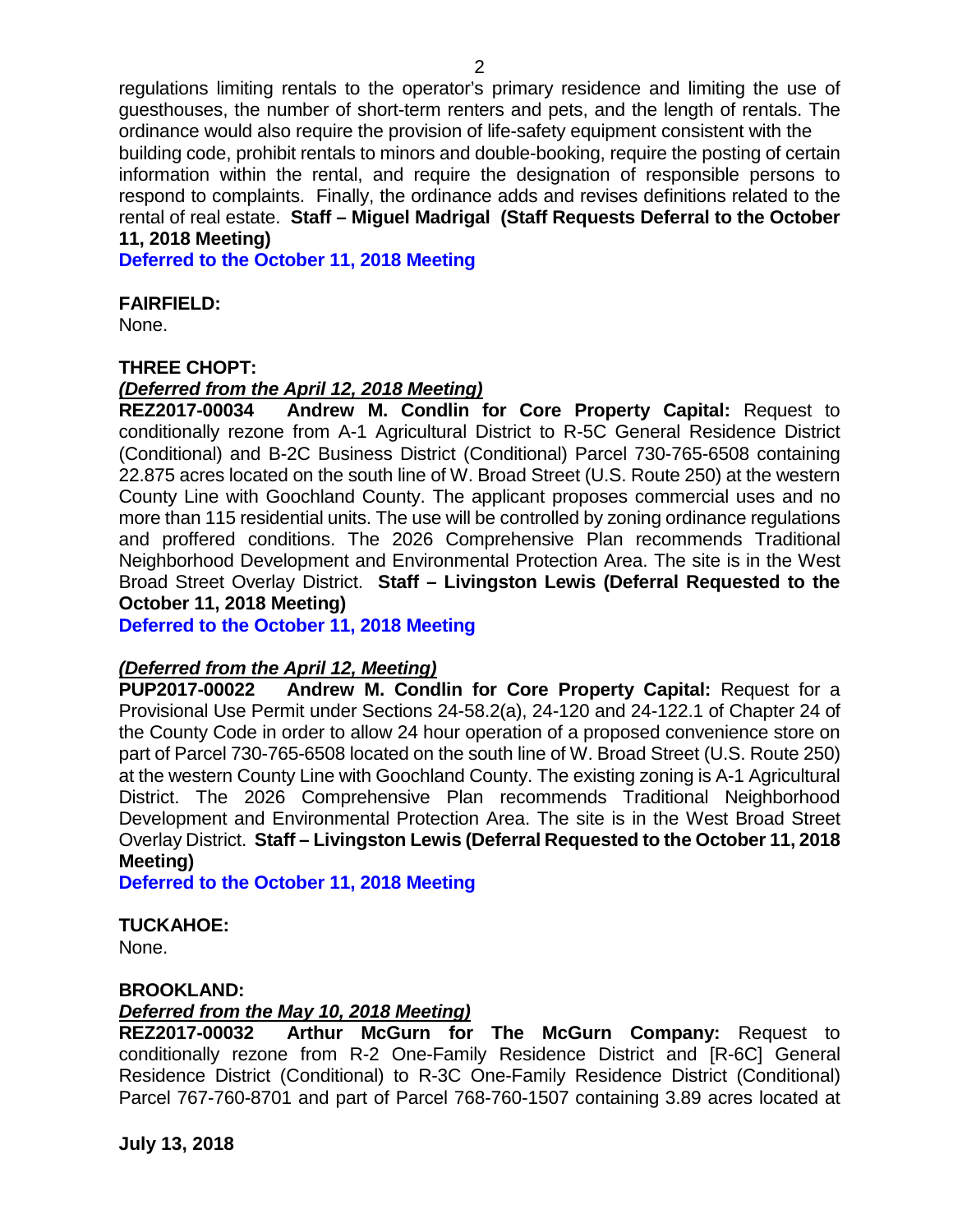the northeast intersection of Hungary and Hungary Spring Roads. The applicant proposes a single-family development of no more than 5 homes. The R-3 District allows a minimum lot area of 11,000 square feet to an overall density of 3.96 units per acre. The use will be controlled by proffered conditions and zoning ordinance regulations. The 2026 Comprehensive Plan recommends Suburban Residential 2, density should not exceed 3.4 units per acre. **Staff – Rosemary Deemer (Deferral Requested to the September 13, 2018 Meeting)**

**Deferred to the September 13, 2018 Meeting**

# *Deferred from the June 14, 2018 Meeting)*

Aaron Breed and Roger Bowers for Jeff Small: Request to conditionally rezone from B-3 Business District and R-6 General Residence District to B-3C Business District (Conditional) Parcel 766-749-2740 containing 1.78 acres located on the east line of W. Broad Street (U.S. Route 250) approximately 480' south of its intersection with Sunnybrook Road. The applicant proposes a car wash. The use will be controlled by zoning ordinance regulations and proffered conditions. The 2026 Comprehensive Plan recommends Commercial Arterial. **Staff – Michael Morris (Deferral Requested to the August 9, 2018 Meeting)**

**Deferred to the August 9, 2018 Meeting**

#### **VARINA:**

#### *(Deferred from the June 14, 2018 Meeting)*

**REZ2018-00014 Leroy Chiles for Quality of Life of VA LLC:** Request to conditionally rezone from R-4 One-Family Residence District, B-1 Business District, and M-1 Light Industrial District to R-5AC General Residence District (Conditional) Parcel 805-710-1834 containing 11.7 acres located south of Darbytown Road approximately 300' south of its intersection with Oregon Avenue. The applicant proposes detached dwellings with zero lot lines. The R-5A District allows a minimum lot area of 5,625 square feet and a maximum overall density of 6 units per acre. The use will be controlled by zoning ordinance regulations and proffered conditions. The 2026 Comprehensive Plan recommends Suburban Residential 2, density should not exceed 3.4 units per acre, and Environmental Protection Area. **Staff – Seth Humphreys (Deferral Requested to the August 9, 2018 Meeting)**

**Deferred to the August 9, 2018 Meeting**

#### *(Deferred from the June 14, 2018 Meeting)*

**REZ2018-00019 Mark Rempe for Liberty Homes:** Request to rezone from B-3 Business District to R-3 One-Family Residence District Parcel 825-720-6242 containing .24 acres located on the west line of E. Nine Mile Road (State Route 33) approximately 150' north of its intersection with Elsing Green Way. The applicant proposes a single-family residence. The use will be controlled by zoning ordinance regulations. The 2026 Comprehensive Plan recommends Suburban Residential 2, density should not exceed 3.4 units per acre. The site is in the Enterprise Zone and the Airport Safety Overlay District. **Staff – Lisa Blankinship (Deferral Requested to the August 9, 2018 Meeting) Deferred to the August 9, 2018 Meeting**